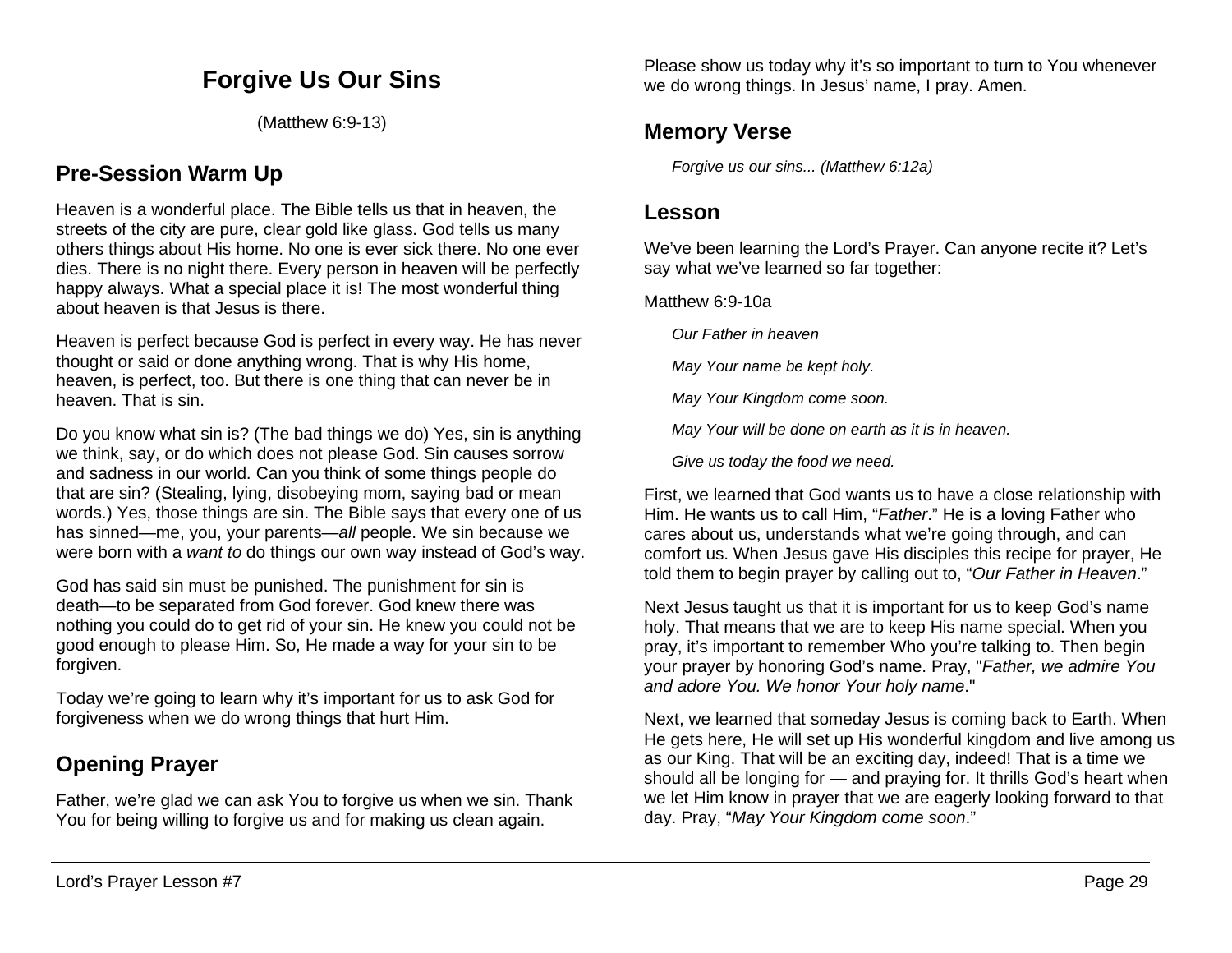And while we wait for God to come back and set up His kingdom on Earth, we learned that we should be praying that people would do things God's way here on Earth! Pray, "*Father, while we wait for Your return, help us to do Your will here on earth just as the angels do in heaven*."

After we've asked that God's will be done, we can come to Him and ask Him to provide our basic needs. He is our great Provider! He may not provide all our *wants*, but He knows our everyday *needs* and promises to care for us.

The next phrase in the prayer is…

Matthew 6:12

#### *Forgive us our sins.*

Some versions of the Bible say it this way: "*Forgive us our debts*." A *debt* is something we owe, like a bill. If you can't pay your electric bill, then you are *in debt* to the Electric Company. They may give you a period of grace to try to get the money to them, but if you don't pay your bill, they will turn your power off.

When we do something wrong, there is a price to pay, too. God has said sin *must* be punished. The punishment for sin is death—to be separated from God forever.

### Hebrews 9:22b

#### *In fact, according to the law of Moses, nearly everything was purified with blood. For without the shedding of blood, there is no forgiveness.*

This is why in the Old Testament times, they sacrificed animals. They knew that to have their sins paid for, blood had to be shed—a life had to given. There is a price to pay when we sin; sin has to be punished.

### *Ten Commandments*

God gave us ten good rules that He wants us to follow. [Teacher, show the children a poster of the Ten Commandments as paraphrased below:]

- 1. Do not have any gods but Me.
- 2. Do not worship idols.
- 3. Keep God's name holy.
- 4. Set aside a special day for God.
- 5. Honor your father and mother.
- 6. Do not murder.
- 7. Be true to your husband or wife.
- 8. Do not steal.
- 9. Do not lie.

10. Do not want what others have.

God only gave us ten rules to keep. How are you doing?

- Can you think of a time when you didn't keep one of these rules?
- Have you ever cheated at a game? (That's lying.)
- Have you ever been angry with someone? (That's like murder.)

#### Matthew 5:21-22

*You have heard that our ancestors were told, 'You must not murder. If you commit murder, you are subject to judgment.' (22) But I say, if you are even angry with someone, you are subject to judgment! If you call someone an idiot, you are in danger of being brought before the court, And if you curse someone, you are in danger of the fires of hell.*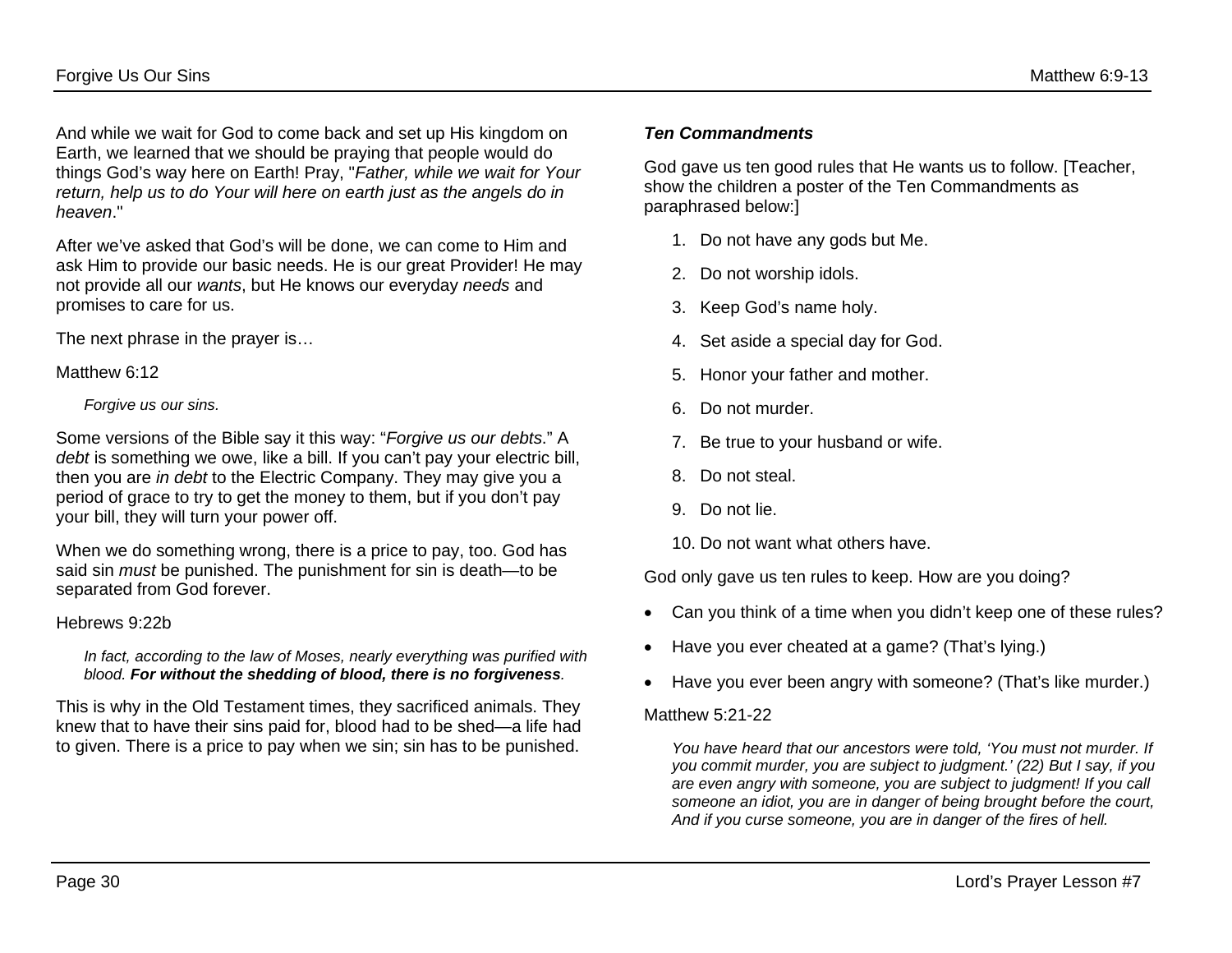• Do you think it's a big deal if we disobey one of God's rules? Why or why not?

#### James 2:10

*For the person who keeps all of the laws except one is as guilty as a person who has broken all of God's law.*

When we break one of God's rules, it's called sin. Even if it seems like a tiny thing to us, it's a big deal to God.

If you are perfect all your life – you never lie or cheat or steal – but then one day you call your brother an idiot, you've broken God's law and deserve to be punished by death.

• What do you think happens to your relationship with God when we break even one rule? What does sin do to our friendship with God?

#### Habakkuk 1:13a

*But you are pure and cannot stand the sight of evil.*

God is perfect. He can't even look at evil. When we sin, it messes up our friendship with God. He wants us to turn from our naughty behavior and do things that please Him.

But the good news is, the Lord Jesus took the punishment you and I deserved for our sins. When they nailed Him to the cross, what came from His hands and feet? (blood) The Bible says that while He hung there on the cross, God laid on the Lord Jesus the sin of all of us—all our lies, our meanness, our bad temper. All our sin was put on the sinless Jesus. Jesus shed His blood for us. It should have been you; it should have been me that was nailed to that cross. But He loves us so much that He took the punishment that we deserve!

What do you do when you disobey God? God wants to forgive us of our sins. All we have to do is pray and ask God for forgiveness. God will forgive us.

When we are naughty and come to God and confess our sins to Him and ask Him to forgive us, God says, your sin debt has already been paid for in full by Jesus. And then, He takes away the bad things we do so we can be friends with him again.

### *Mint Condition*

[Teacher, give each child a few tarnished pennies.] When these pennies were first made, they were perfect. There was nothing wrong with them. They were bright, shiny copper pennies. But over the years, they started to tarnish. They don't look nice anymore. They're dull and dirty.

- How is this like what sin does to us?
- Why should we care that sin tarnishes us?

I want you to clean off the pennies. Make them nice and shiny again. Take a baby wipe, and rub your pennies until they look brand-new. [Give each child a baby wipe. Let the children rub their pennies for several minutes. If they get discouraged, prompt them to keep going. Say things like, "*Maybe you just need to try longer*." After a few minutes, ask:]

• How is this like our ability to get rid of our sins by ourselves?

[Give each child a plastic cup and spoon. Pour one-half inch of vinegar into each cup. Have children fill their plastic spoons with baking soda and stir it into the vinegar. Have them drop their pennies into the mixture. While the mixture is working, read...]

1 John 1:9

*If we confess our sins to him, he is faithful and just to forgive us our sins and to cleanse us from all wickedness.*

This verse means that when we admit our sins to God, He will forgive us and make us clean again. All we have to do is ask. But we have to own up to our sins and plead guilty to God.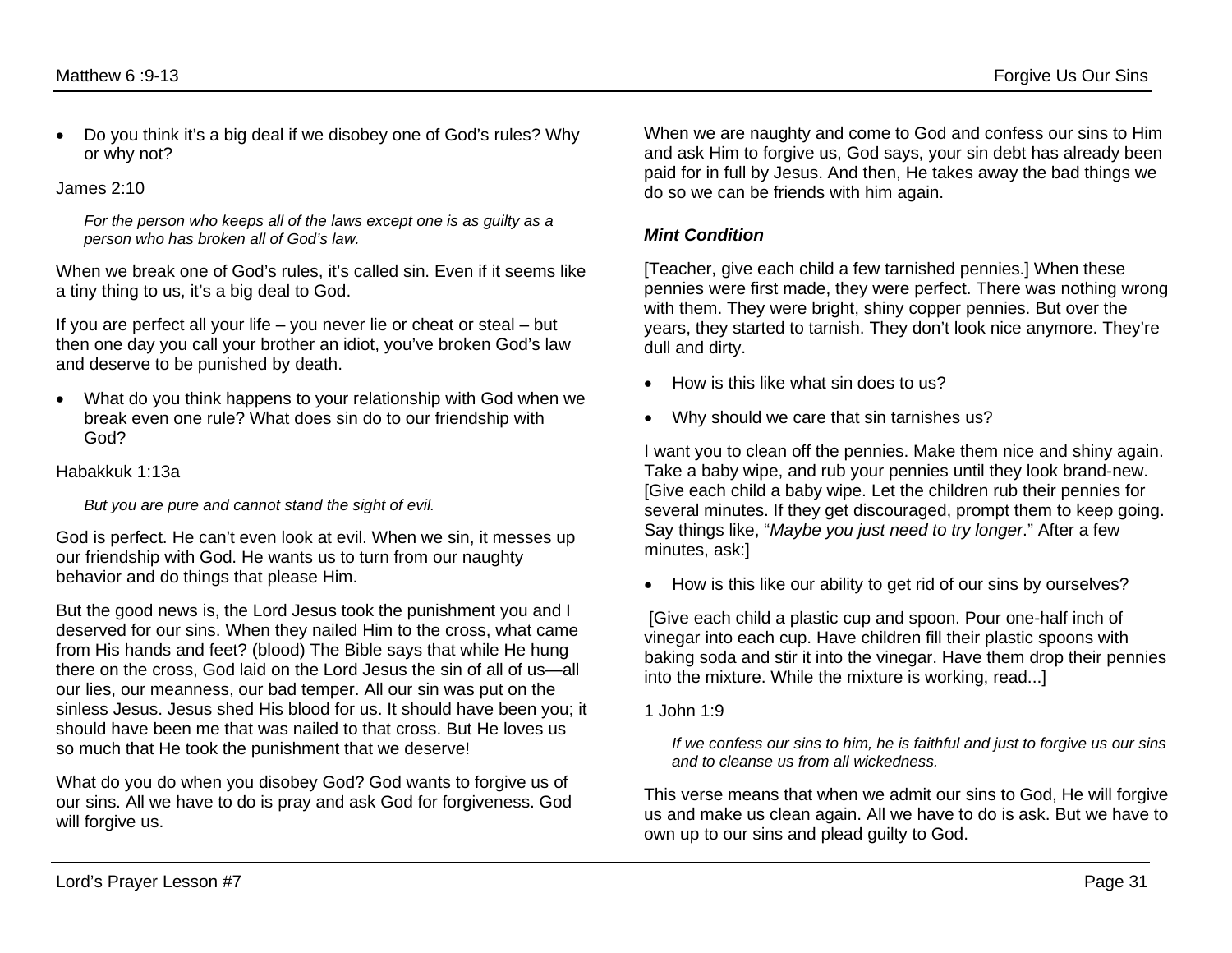Then, He wants us to repent of our sins; that is, turn away from doing that naughty thing.

[Have the children remove their pennies from the solution.]

- How is the vinegar and baking soda like God's power to forgive?
- Why can we trust God to forgive us?
- Do you have the power to forgive yourself for your sins? (No! Only God has that kind of power!)

We don't have the power to get rid of the wrong things we do—just like we couldn't clean our own pennies. Only God has the right "formula" to make us clean. We mixed vinegar and baking soda to clean our pennies. God uses Jesus' blood to make us clean. Because Jesus shed His blood for us on the cross, every time we ask Him to, God will forgive us and make us clean again.

We don't need to be afraid of talking to God when we sin. God sees everything we do all the time. So, He already knows what you've done. God loves us and *wants* to forgive us. He's just waiting for us to come to him and say, "*Father, forgive me of my sins*."

### *Crossed Out*

**Preparation**: Before class cut out the shape of a cross from poster board. Fasten the cross to the wall with tape.]

The Bible says that we all do things that we know are wrong. We've already thought about ways we've broken God's rules, and we've learned that we can ask God to forgive us for doing these things. The reason God can forgive us is because Jesus paid the price, the debt, for our sins when He died on the cross.

[Have each child write on sticky notes things they know they have done that displease God. Give the group a few minutes. As they write out a sin, have them place the sticky note on the cross. Have the

children bow their heads and wait quietly as the other children finish up. Ask them to pray silently while they wait there.

When all the sticky notes have been placed upon the cross, turn it over so only the clean, white side is showing and all the "sins" are hiding on the other side.]

When we pray for forgiveness, what Jesus did on the cross takes away our sin. God the Father doesn't even see our sin anymore, because of what Jesus did on the cross. It's as if you never sinned. He sees you completely pure and clean.

Let's close by thanking God for forgiving us…

# **Closing Prayer**

Father, all of us have sinned and we want to be forgiven. Jesus, thank You for dying on the cross and taking the punishment that we deserve for our sins. Thank You for being faithful and just to forgive us when we confess our sins to You. We love You very much. In Jesus' name, I pray. Amen.

# **Learning Activities**

## **Craft Corner**

## **Game Center**

Use the following questions in a game of your choice:

### *Review questions:*

- 1. What is a debt? (Something we owe)
- 2. How is sin like a debt to God? (He says that all sin must be punished.)